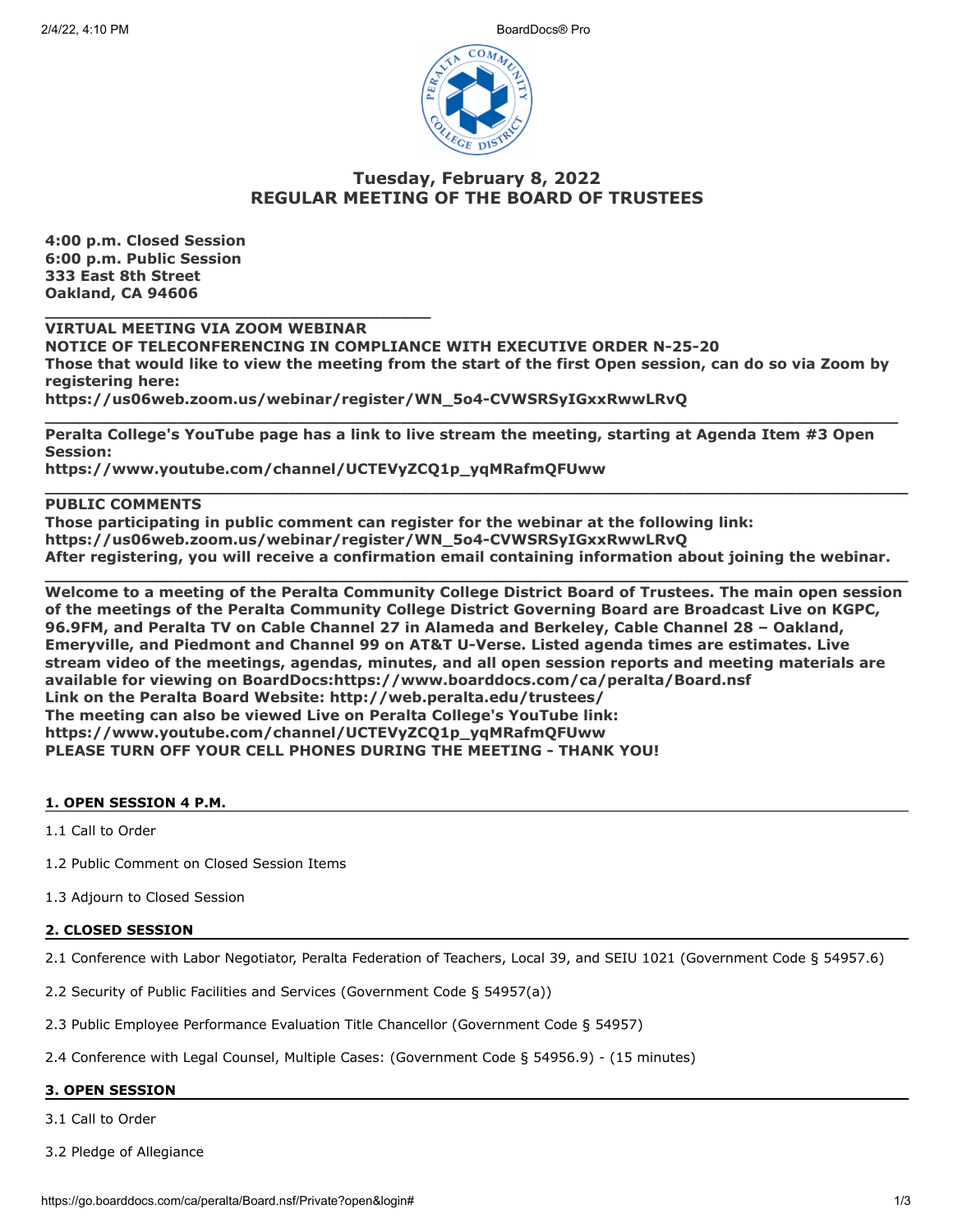3.3 Roll Call

3.4 Affirmation of the Statement of Cooperation

3.5 Report of Action Taken in Closed Session

3.6 Approval of the Agenda

- 3.7 Approval of the Minutes
- 3.8 Associated Student Government Reports
- 3.9 Peralta Classified Senate Report
- 3.10 District Academic Senate Report
- 3.11 Public Communication
- 3.12 Chancellor's Reports (30 minutes)

### **4. PRESENTATIONS**

4.1 Presentation of the Draft Board of Trustees Boundaries Map(s). Pre-Final Map Public Hearing. Presenter: Andrew Westall, Bear D&R

4.2 Presentation of the Peralta Federation of Teachers (PFT)'s Initial Proposal for Collective Bargaining Agreement with the Peralta Community College District for 2022 Labor Negotiations. Presenter: Interim Vice Chancellor Dr. Ronald McKinley

### **5. INFORMATIONAL**

5.1 Joint Analysis of Governor's Budget 2022/23. Presenters: Interim Chancellor, Dr. Jannett Jackson & Interim Vice Chancellor, Adil Ahmed

5.2 Board Will Conduct a First Reading of the Board Policies and a Review of Administrative Procedures. Presenter: Interim Chancellor Jannett Jackson (5 minutes)

### **6. CONSENT CALENDAR - CHANCELLOR'S OFFICE**

6.1 Consider Appointments of Two Members to the Bond Measures Oversight Committee. Presenter: Interim Chancellor, Dr. Jannett Jackson

### **7. CONSENT CALENDAR - ACADEMIC AFFAIRS**

7.1 Consider Acceptance of \$200,000 Extension of Service Agreement with County of Alameda to Provide Access and Support Success for Returning Citizens. Presenter: President Rudy Besikof

7.2 Consider Approval for College of Alameda to Accept an Extension and Augmentation of the Regional Director for Advanced Transportation and Logistics Grant from the State Chancellor's Office. Presenter: President Nathaniel Jones III.

7.3 Consider Approval of the Addendum to Extend the Independent Contractor Agreement with Pamela Gutman to Perform Services as the Regional Director of Advanced Transportation and Logistics in Accordance with the California Community Colleges Chancellor's Office (CCCCO). Presenter: President Nathaniel Jones III.

7.4 Consider Approval for Laney College to Purchase a Y-Axis CNC Lathe for the Machine Technology Dept. in an Amount of \$103,329.15. Presenter: President Rudy Besikof

### **8. CONSENT CALENDAR - FACILITIES**

8.1 Consider Approval of an Independent Consultant Agreement for Professional Services for CEQA Consulting Services with Rincon Consultants, Inc. in the Amount of \$200,000.00 for the College of Alameda Science and Administration Building Project and the Laney College STEM Building Project. Presenter: Interim Vice Chancellor Atheria Smith

8.2 Consider Ratification of Amendment No. 1 to the Independent Consultant Agreement for Special Services with High Performance Learning Environments, aka HPLE, Inc. to Increase Compensation in an Amount Not to Exceed \$30,000.00 for the Provision of Administrative Project Management Services for the Districtwide Return-to-Campus Custodial and Deep Cleaning Projects Presenter: Interim Vice Chancellor Atheria Smith

8.3 Consider Approval of an Independent Consultant Agreement for Professional Architectural Services with AE3 Partners, Inc. in an Amount Not to Exceed \$154,117.00 for Provision of Architectural Design Services for the Barbara Lee Center for Social Justice and Civic Engagement Located on the Merritt College Campus. Presenter: Interim Vice Chancellor Atheria Smith

https://go.boarddocs.com/ca/peralta/Board.nsf/Private?open&login# 2/3